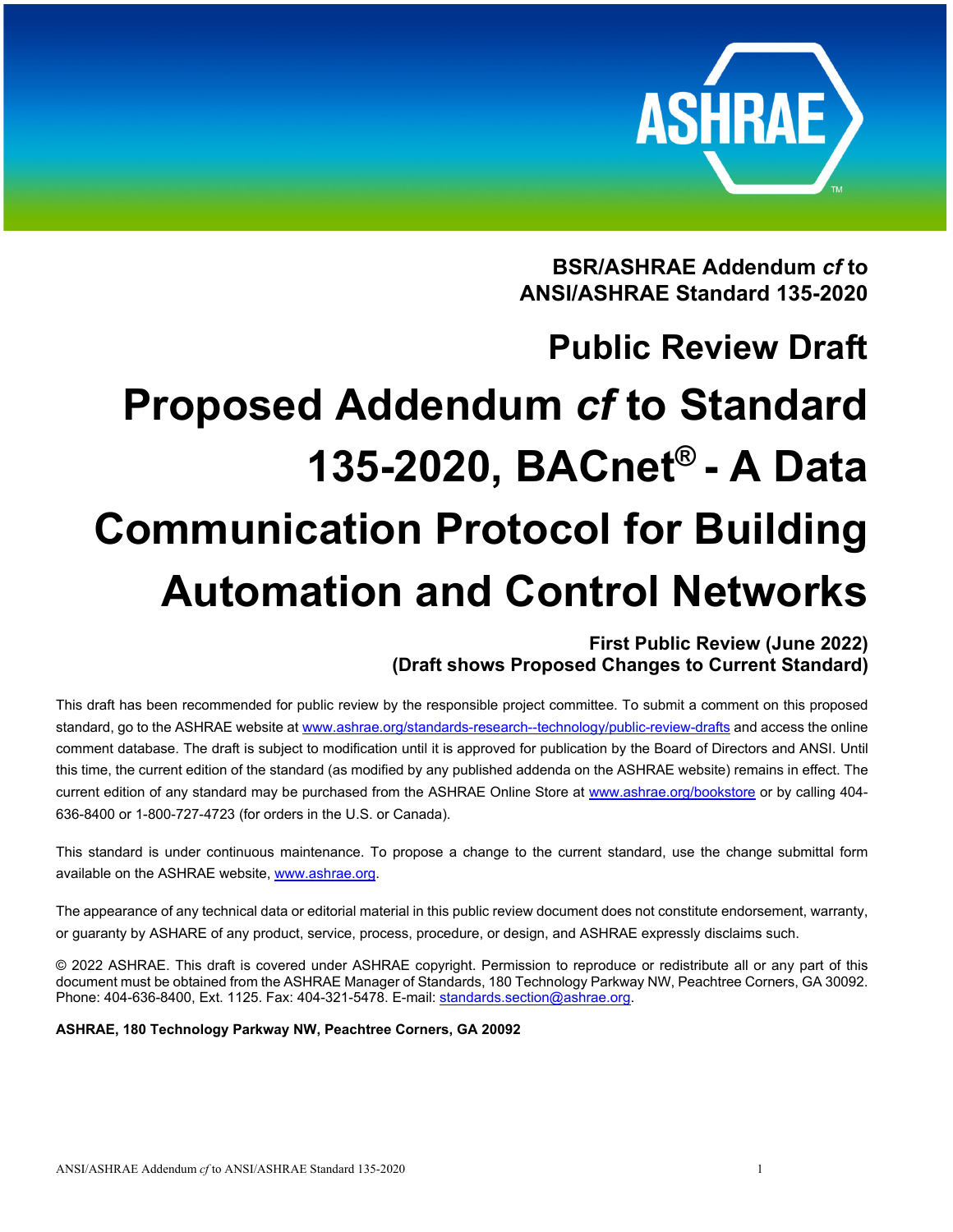# **[This foreword, the table of contents, the introduction, and the "rationales" on the following pages are not part of this standard. They are merely informative and do not contain requirements necessary for conformance to the standard.]**

### **FOREWORD**

The purpose of this addendum is to present a proposed change for public review. These modifications are the result of change proposals made pursuant to the ASHRAE continuous maintenance procedures and of deliberations within Standing Standard Project Committee 135. The proposed changes are summarized below.

# **135-2020***cf***-1 Formal Definition of the 'data\_attributes' Parameter, p.3. 135-2020***cf***-2 Redefinition of 'Must Understand' for data options, p.4. 135-20***20cf***-3 Changes to segmentation to enforce data attribute consistency, p.6.**

In the following document, language to be added to existing clauses of ANSI/ASHRAE 135-2020 is indicated through the use of *italics*, while deletions are indicated by strikethrough. Where entirely new subclauses are proposed to be added, plain type is used throughout. Only this new and deleted text is open to comment at this time. All other material in this document is provided for context only and is not open for public review comment except as it relates to the proposed changes.

The use of placeholders like XX, YY, ZZ, X1, X2, NN, x, n, ? etc. should not be interpreted as literal values of the final published version. These placeholders will be assigned actual numbers/letters only after final publication approval of the addendum.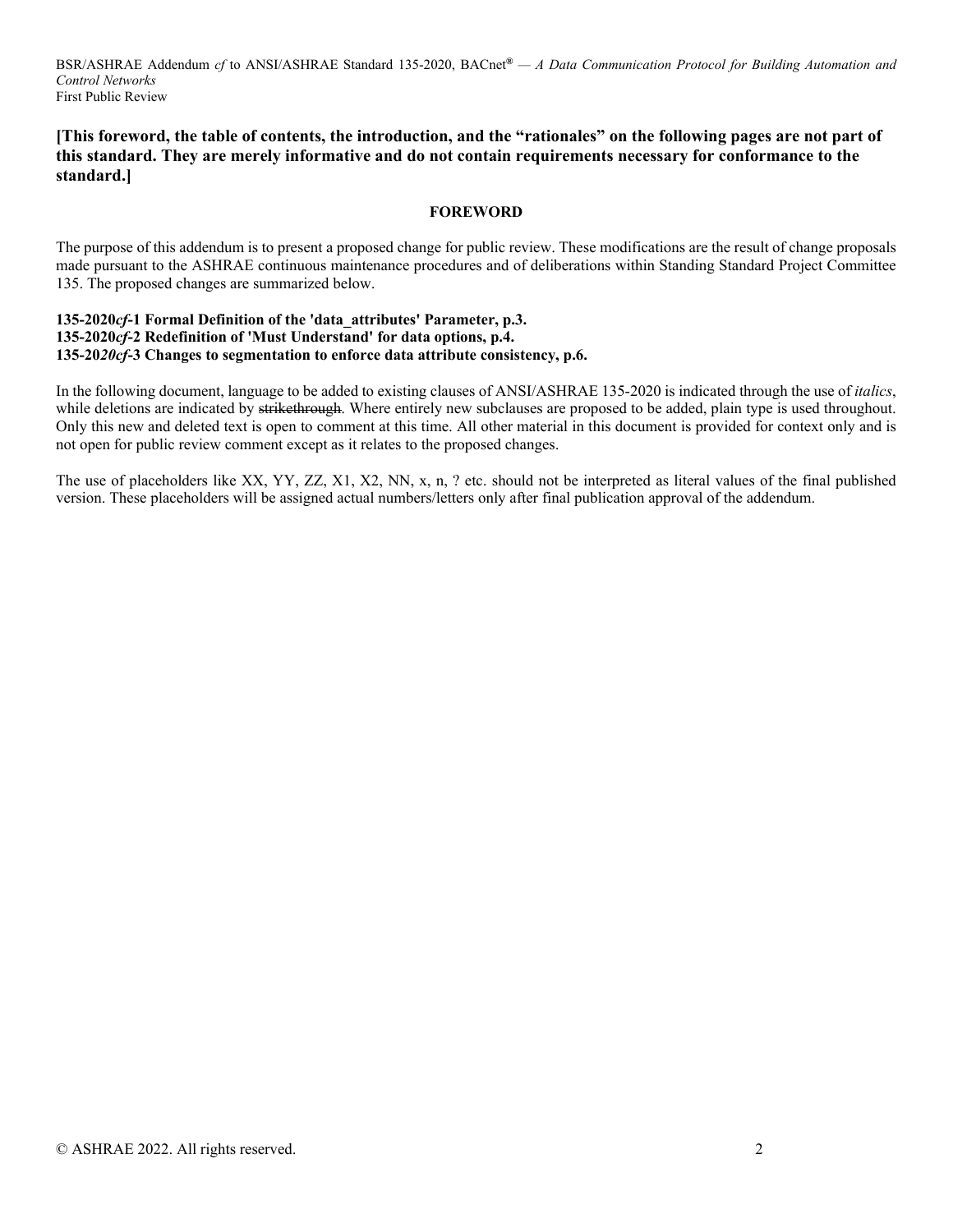# **135-2020***cf***-1 Formal Definition of the 'data\_attributes' Parameter**

Rationale

The format of the 'data attributes' parameter defined in Clauses 5.1 and 6.1 is left as a "local matter". However, Annex AB makes requirements that BACnet/SC 'Data Options' are to be included in the 'data\_attributes' parameter. The 'Data Options' have a very specific format, and each option has a defined type, including the option for proprietary types. This creates an *implied* requirement that this information is retained in the 'data attributes' parameter even if the exact internal format is still unspecified.

This change formalizes the definition of the *information* that each attribute contains and adds a new piece of information to fix the segmentation issues that are addressed by Section 3.

[Add new **Clause 5.1.X**, p. 30]

# **5.1.X Data Attributes**

The ICI primitives defined in Clause 5.1 include the extensible parameter named 'data\_attributes' that is a logical collection of individual attributes that accompany an NPDU or APDU. Each attribute contains the following information:

- a) an optional vendor-identifier
- b) the attribute-type
- c) the attribute-data
- d) an every-segment flag

The vendor-identifier is an unsigned number in the range 1-65535. If it is absent, then the attribute has an attribute-type defined by this standard. If the vendor-identifier is present, then the attribute has a proprietary attribute-type.

The attribute-type is an unsigned number. For standard types, the number is assigned elsewhere in this standard and has a range of 0- 31. For proprietary attributes, the number is assigned by the organization identified by the vendor-identifier and has a range of 0-255.

The attribute-data is an ordered sequence of octets. Its meaning is specific to the attribute-type. Its maximum length is 4096 octets.

The every-segment flag is a Boolean indicating that, if TRUE, this attribute shall be sent with every segment of a segmented message, and if FALSE, it shall only be sent with the first segment.

Attributes of the same attribute-type can be repeated in the 'data\_attributes' collection. The presence of a repeated attribute with the same value might be significant, therefore, implementations shall not remove duplicates.

The internal format of this information in the ICI primitives is a local matter. However, datalinks that convey 'data\_attributes' externally will specify explicitly how each of these information items is encoded. For example, see BACnet/SC, Clause AB.2.3.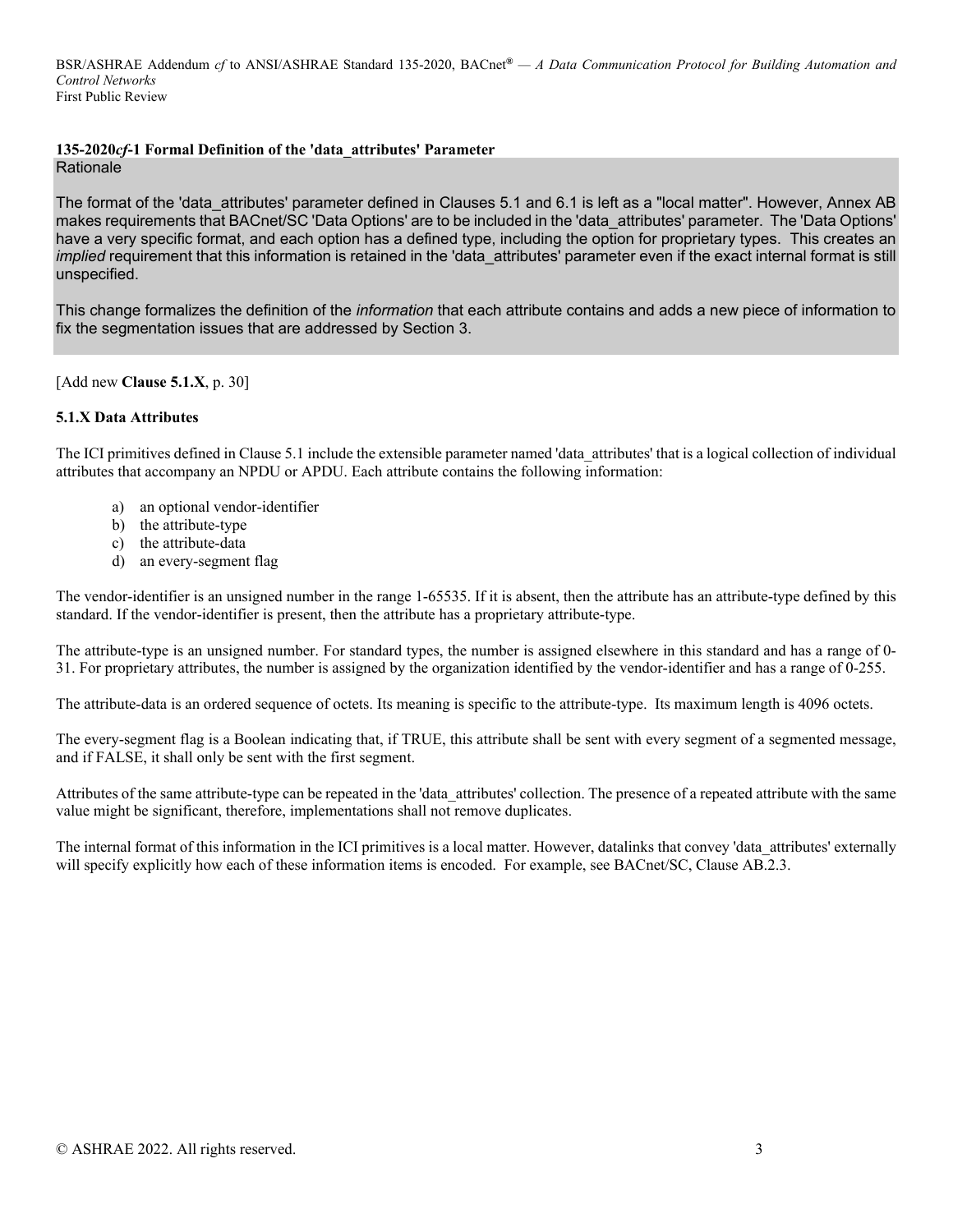# **135-2020***cf***-2 Redefinition of 'Must Understand' for data options Rationale**

This change repurposes the 'Must Understand' bit for 'Data Options' to be the first/every segment indicator.

The only data option in the standard currently is 'Secure Path' which must be sent with every segment. Therefore, the bit is renamed to 'Every Segment' since 'Secure Path' already has this bit set to 1.

This change does not affect the meaning of the 'Must Understand' bit for 'Destination Options'.

[Change **Clause AB.2.3**, p. 1385]

# **AB.2.3 Header Options**

... The 'Header Marker' octet *for 'Destination Options'* includes the fields as follows:

| Bit 7        | More Options       | $1 =$ Another header option follows in the current header option list.<br>$0 =$ This is the last header option in the current header option list. |
|--------------|--------------------|---------------------------------------------------------------------------------------------------------------------------------------------------|
| Bit 6:       | Must Understand    | $1 =$ This header option must be understood for consuming the message.<br>$0 =$ This header option can be ignored if not understood.              |
| Bit 5:       | Header Data Flag   | $1 =$ The 'Header Length' and 'Header Data' fields are present<br>$0 =$ The 'Header Length' and 'Header Data' fields are absent                   |
| Bits $4.0$ : | Header Option Type | 1.31, The numeric header option type.                                                                                                             |

*The 'Header Marker' octet for 'Data Options' includes the fields as follows:* 

| Bit 7               | More Options              | $1 =$ Another header option follows in the current header option list.<br>$0$ = This is the last header option in the current header option list.                                        |
|---------------------|---------------------------|------------------------------------------------------------------------------------------------------------------------------------------------------------------------------------------|
| Bit 6:              | <b>Every Segment</b>      | $1$ = This header option shall be sent with every segment.<br>$0$ = This header option shall be sent with the first, or only, segment and<br>shall not be sent with subsequent segments. |
| Bit 5:              | Header Data Flag          | $I =$ The 'Header Length' and 'Header Data' fields are present<br>$0$ = The 'Header Length' and 'Header Data' fields are absent                                                          |
| <i>Bits</i> $4.0$ : | <i>Header Option Type</i> | 1.31, The numeric header option type.                                                                                                                                                    |

The 'More Options' flag indicates if the header option is the last option in the current header options list (0), or at least one more header option follows in the current header options list (1).

For the handling of the 'Must Understand' flag and the processing of header options when sending, forwarding, broadcasting, or receiving BVLC messages with header *destination* options, see Clause AB.3.1.4.

*For the handling of the 'Every Segment' flag and the processing of header options when sending or receiving NPDUs with data options, see Clause 5.2.1.1 and the subclauses of Clause 5.4.*  ...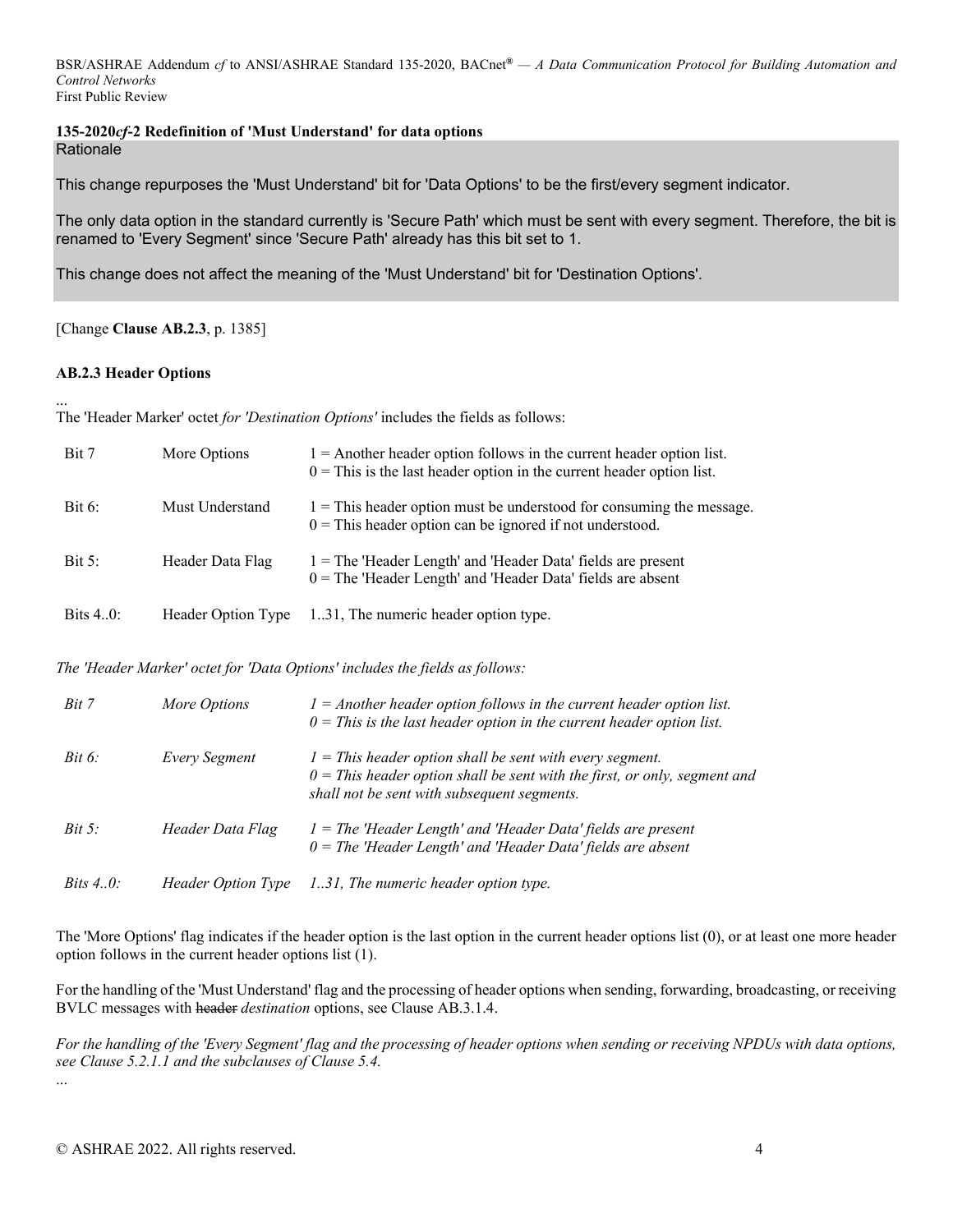[Change **Clause AB.2.3.1**, p. 1386]

# **AB.2.3.1 Secure Path Header Option**

The 'Secure Path' header option specifies, by its presence, whether the service being requested represents a message which has only been transferred by BACnet/SC data links and secure connect BACnet routers.

The 'Secure Path' header option consists of the following fields.

| Header Marker | l-octet | "Last Option' = 0 or 1, 'Must Understand' 'Every Segment' = 1, |
|---------------|---------|----------------------------------------------------------------|
|               |         | 'Header Data Flag' = 0, 'Header Option Type' = 1               |

This header option, if present, shall be a data option in the 'Data Options' parameter ....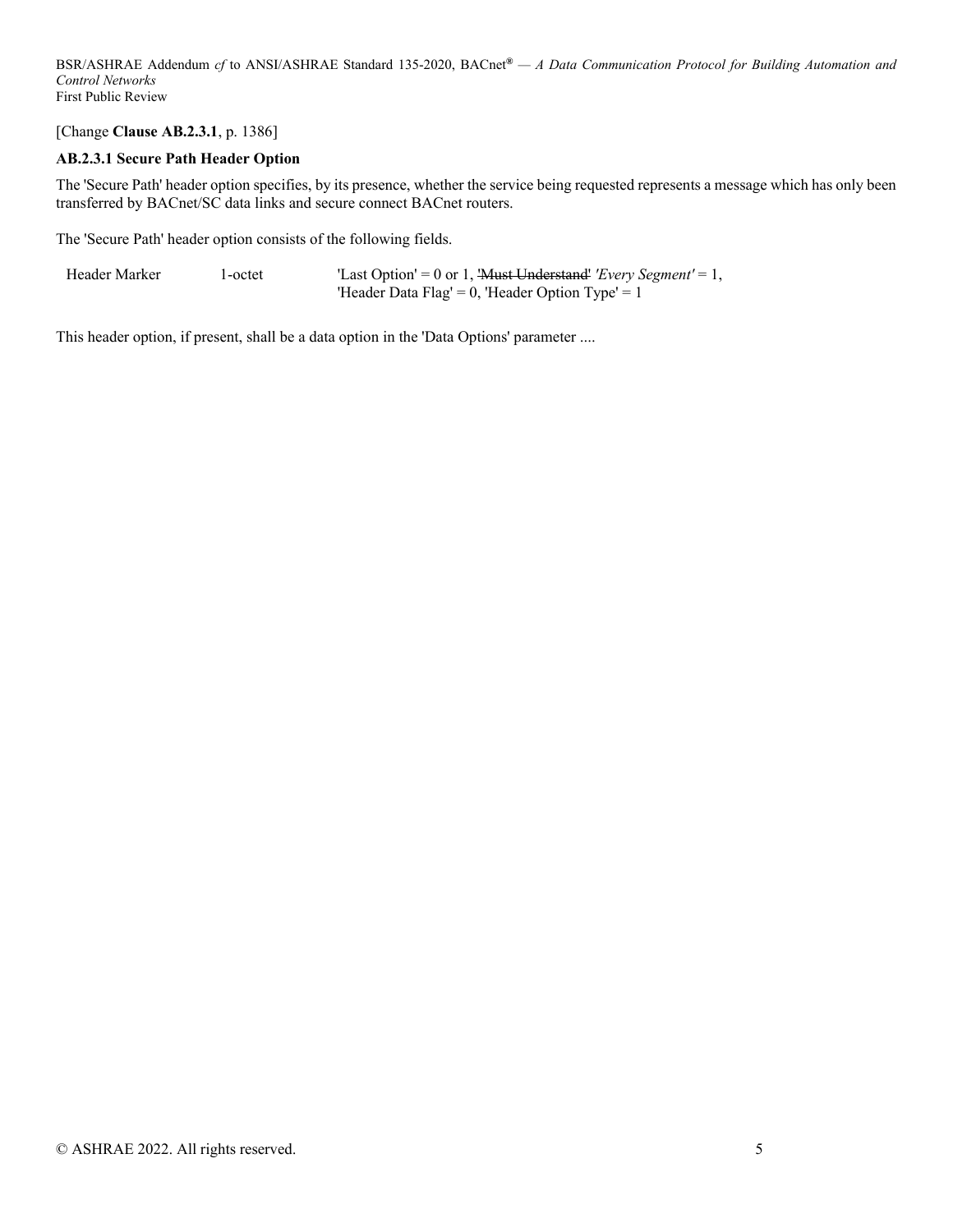### **135-20***20cf***-3 Changes to segmentation to enforce data attribute consistency**

Rationale

There are two kinds of data attributes: those that are designated as "every segment" and those that are "first segment". This change enforces the rule that the "first segment" attributes can only be sent with the first segment, and that the "every segment" attributes must be sent with every segment and must be consistent in presence and value.

[Change **Clause 5.2.1.1**, p. 20]

#### **5.2.1.1 Rules for Segmenting APDU Data Streams**

Each BACnet message is encoded into a sequence of tags and values according to the relevant ASN.1 definitions in Clause 21 and the encoding rules of Clause 20. The following rules apply to segmenting this data stream:

- (a) If possible, an entire message shall be sent in a single APDU.
- (b) If an entire message cannot be sent in a single APDU, the message shall be segmented into the minimum number of APDUs possible.
- (c) Messages shall be segmented only at octet boundaries.
- *(d) If data attributes are included, the attributes designated as "every segment" shall be present and have the same value for every segment, and attributes designated "first segment" shall only be present with the first segment.*

[Change **Clause 5.4.3**, p. 27]

[note to reviewer, FillWindow is called for segments 2..N so it does not apply to the first segment]

#### **5.4.3 Function FillWindow**

The function "FillWindow" sends PDU segments either until the window is full or until the last segment of a message has been sent. No more than **T**<sub>seg</sub> may be allowed to elapse between the receipt of a SegmentACK APDU and the transmission of a segment. No more than **Tseg** may be allowed to elapse between the transmission of successive segments of a sequence.

function FillWindow(sequenceNumber)

- (1) Set local variable ix to zero.
- (2) If the next segment to transmit (the segment numbered sequenceNumber plus ix) is the final segment, goto step (7).
- (3) Issue an N-UNITDATA.request with 'data\_expecting\_reply' = TRUE to transmit the next BACnet APDU segment *along with all data attributes that are designated as "every segment"*, with 'segmented-message' = TRUE, 'more-follows' = TRUE, 'proposed-window-size' equal to ProposedWindowSize, and 'sequence-number' = sequenceNumber plus ix, modulo 256.
- (4) Set ix equal to ix plus one.
- (5) If ix is less than ActualWindowSize, goto step (2).
- (6) Goto step (9).
- (7) Issue an N-UNITDATA.request with 'data\_expecting\_reply' = TRUE to transmit the final BACnet APDU segment *along with*  all data attributes that are designated as "every segment", with 'segmented-message' = TRUE, 'more-follows' = FALSE, 'proposed-window-size' = ProposedWindowSize, and 'sequence-number' = sequenceNumber plus ix, modulo 256.
- (8) Set SentAllSegments to TRUE, indicating that all segments have been transmitted at least once.
- (9) Return to the caller.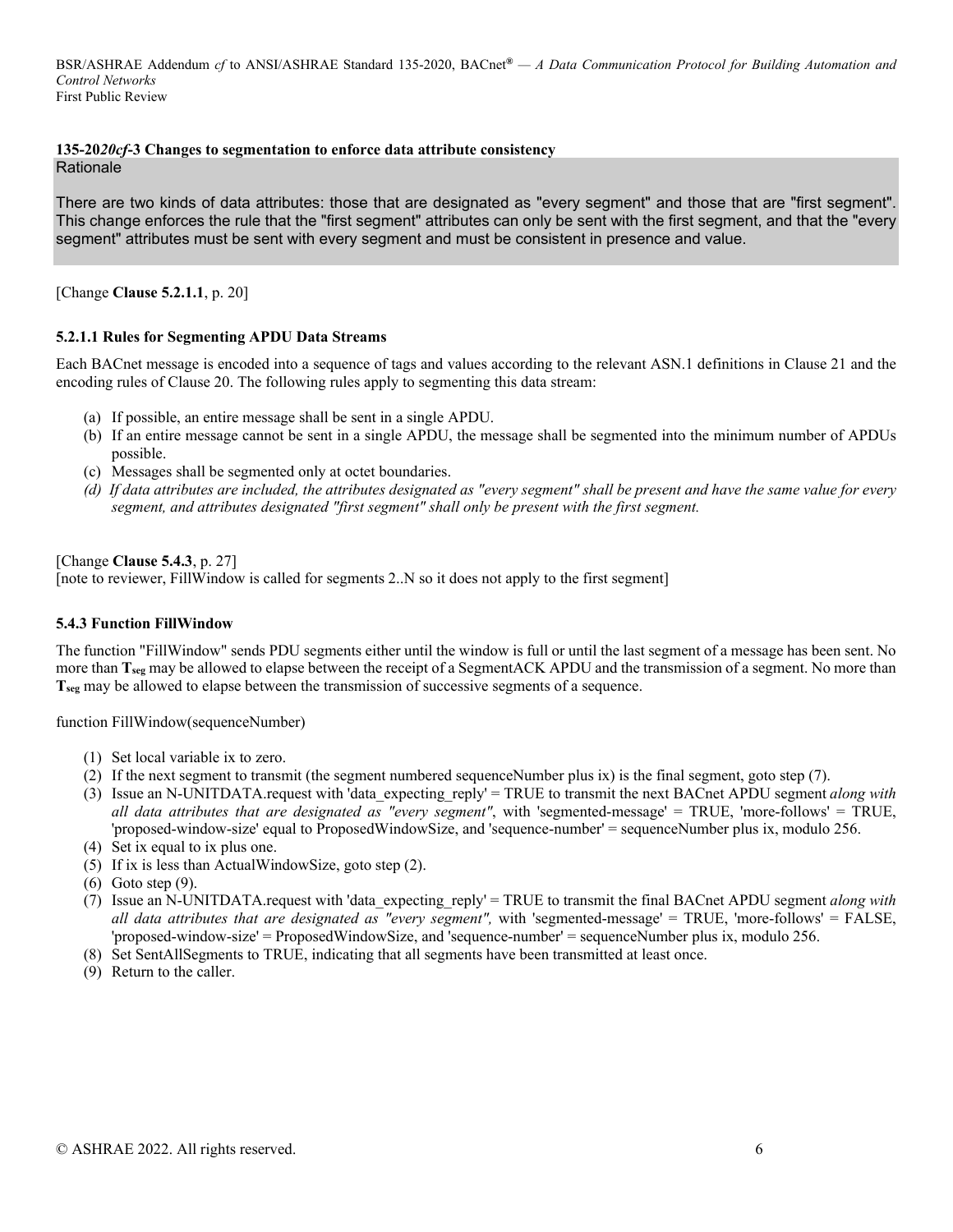[Change **Clause 5.4.4**, p. 28]

# **5.4.4 State Machine for Requesting BACnet Users (client)**

#### **5.4.4.1 IDLE**

...

In the IDLE state, the device waits for the local application program to request a service.

SendConfirmedSegmented

If CONF\_SERV.request is received from the local application program and the length of the APDU is greater than maximumtransmittable-length as determined according to Clause 5.2.1, and the Max\_Segments\_Accepted property of the destination's Device object is not known, or Max Segments Accepted is known and the total APDU can be transmitted without exceeding the maximum number of segments accepted,

then assign an 'invoke-id' to this transaction; set SentAllSegments to FALSE; set RetryCount to zero; set SegmentRetryCount to zero; set InitialSequenceNumber to zero; set ProposedWindowSize to whatever value is desired; set ActualWindowSize to 1; start SegmentTimer; issue an N-UNITDATA.request with 'data\_expecting\_reply' = TRUE to transmit a BACnet-Confirmed-Request-PDU containing the first segment of the message *and all of the data attributes*, with 'segmented-message' = TRUE, 'more-follows' = TRUE, 'sequence-number' = zero, and 'proposed-window-size' = ProposedWindowSize; and enter the SEGMENTED\_REQUEST state to await an acknowledgment. (The method used to determine ProposedWindowSize is a local matter, except that the value shall be in the range 1 to 127, inclusive.)

...

#### **5.4.4.2 SEGMENTED\_REQUEST**

In the SEGMENTED\_REQUEST state, the device waits for a BACnet-SegmentACK-PDU for one or more segments of a BACnet-Confirmed-Request-PDU.

...

#### SegmentedComplexACK\_Received

If a BACnet-ComplexACK-PDU that has sufficient security parameters is received from the network layer whose 'segmentedmessage' parameter is TRUE and whose 'sequence-number' parameter is zero and this device supports segmentation and SentAllSegments is TRUE,

then save the BACnet-ComplexACK-PDU segment *and all its data attributes*; stop SegmentTimer; compute ActualWindowSize based on the 'proposed-window-size' parameter of the received BACnet-ComplexACK-PDU and on local conditions; issue an N-UNITDATA.request with 'data\_expecting\_reply' = FALSE to transmit a BACnet-SegmentACK-PDU with 'negative-ack' = FALSE, 'server' = FALSE, and 'actual-window-size' = ActualWindowSize; start SegmentTimer; set LastSequenceNumber to zero; set InitialSequenceNumber to zero; set DuplicateCount to zero; and enter the SEGMENTED\_CONF state to receive the remaining segments. (The method used to determine ActualWindowSize is a local matter, except that the value shall be less than or equal to the 'proposed-window-size' parameter of the received BACnet-ComplexACK-PDU and shall be in the range 1 to 127, inclusive.)

...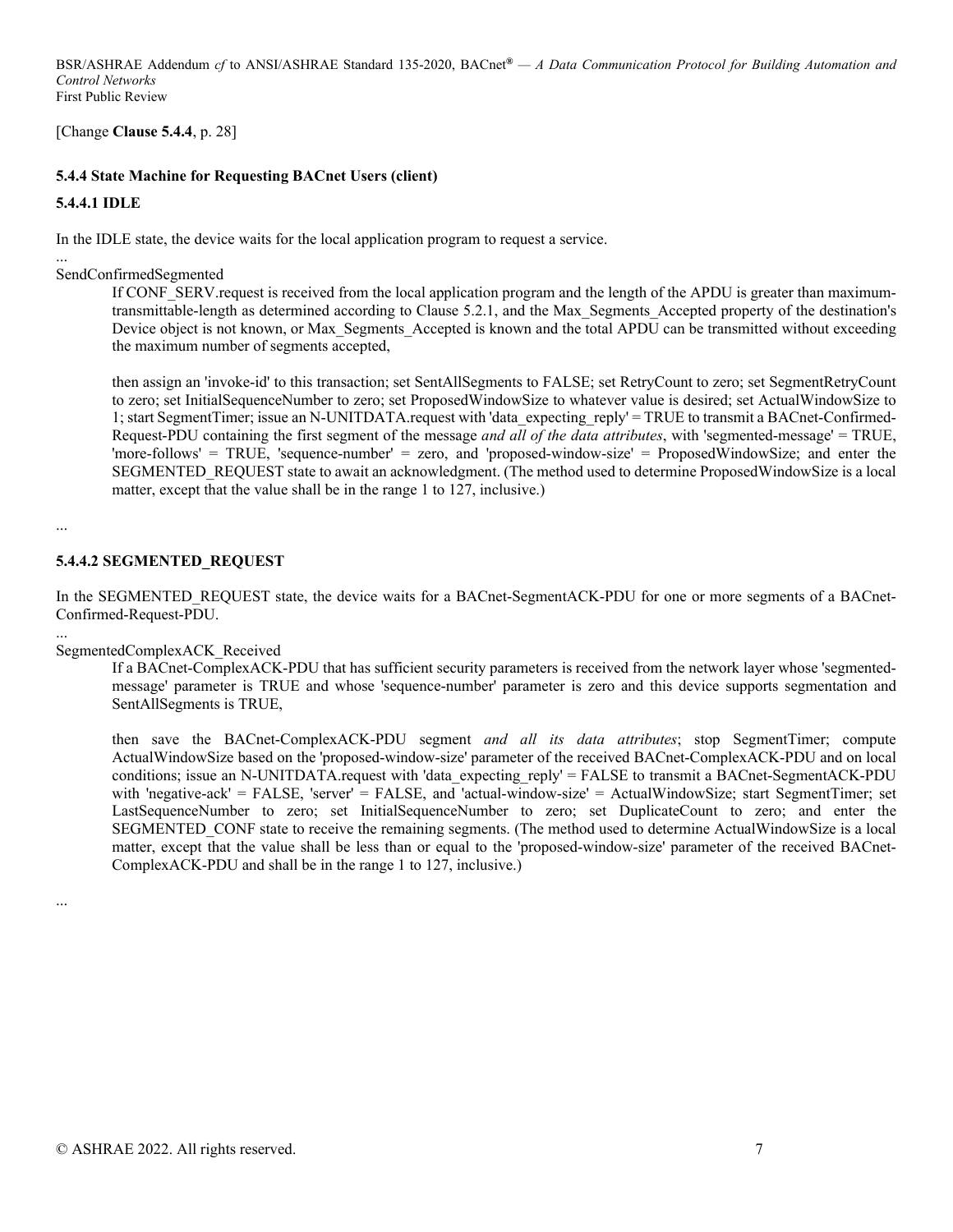# **5.4.4.2 AWAIT\_CONFIRMATION**

In the AWAIT\_CONFIRMATION state, the device waits for a response to a BACnet-Confirmed-Request-PDU.

... SegmentedComplexACK\_Received

> If a BACnet-ComplexACK-PDU that has sufficient security parameters is received from the network layer whose 'segmentedmessage' parameter is TRUE and whose 'sequence-number' parameter is zero and this device supports segmentation,

[note to reviewer: the "save the BACnet-ComplexACK-PDU" was implied and required but not stated explicitly]

then *save the BACnet-ComplexACK-PDU segment and all its data attributes*; stop RequestTimer; compute ActualWindowSize based on the 'proposed-window-size' parameter of the received BACnet-ComplexACK-PDU and on local conditions; issue an N-UNITDATA.request with 'data\_expecting\_reply' = FALSE to transmit a BACnet-SegmentACK-PDU with 'negative-ack' = FALSE, 'server' = FALSE, and 'actual-window-size' = ActualWindowSize; start SegmentTimer; set LastSequenceNumber to zero; set InitialSequenceNumber to zero; set DuplicateCount to zero; and enter the SEGMENTED\_CONF state to receive the remaining segments. (The method used to determine ActualWindowSize is a local matter, except that the value shall be less than or equal to the 'proposed-window-size' parameter of the received BACnet-ComplexACK-PDU and shall be in the range 1 to 127, inclusive.)

...

...

#### **5.4.4.2 SEGMENTED\_CONF**

In the SEGMENTED CONF state, the device waits for one or more segments in response to a BACnet-SegmentACK-PDU.

[Insert new transition between "NewSegmentReceived\_NoSpace" and "NewSegmentReceived"]

[Note to reviewer: the words "has sufficient security parameters" is not new language here. It is present on every transition and will be clarified in a separate addendum]

*NewSegmentReceived\_InconsistentAttributes* 

*If a BACnet-ComplexACK-PDU that has sufficient security parameters is received from the network layer whose 'segmentedmessage' parameter is TRUE; whose data attributes include any attributes that are designated as "first segment" or whose data attributes that are designated "every segment" are inconsistent in presence and value with those sent with the first segment,* 

*then stop SegmentTimer; issue an N-UNITDATA.request with 'data\_expecting\_reply' = FALSE to transmit a BACnet-Abort-PDU with 'server' = FALSE and 'abort-reason' = INCONSISTENT ATTRIBUTES; send ABORT.indication with 'server' = FALSE and 'abort-reason' = INCONSISTENT\_ATTRIBUTES to the local application program; and enter the IDLE state.*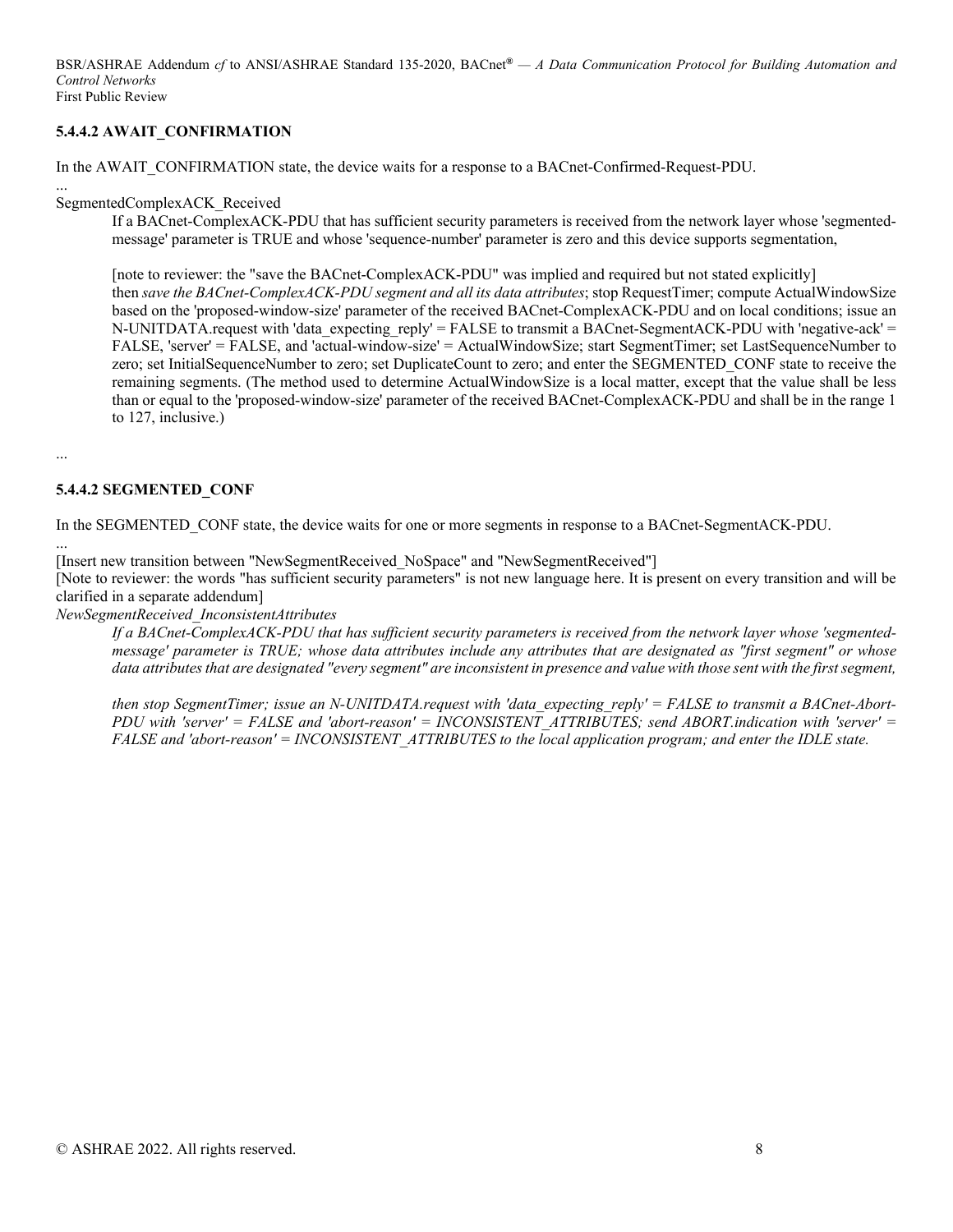[Change **Clause 5.4.5**, p. 35]

# **5.4.5 State Machine for Responding BACnet Users (servers)**

# **5.4.5.1 IDLE**

In the IDLE state, the device waits for a PDU from the network layer.

... ConfirmedSegmentedReceived

> If a BACnet-Confirmed-Request-PDU whose 'segmented-message' parameter is TRUE, whose 'sequence-number' parameter is zero, and whose 'proposed-window-size' is greater than zero and less than or equal to 127 is received from the network layer and the local device supports the reception of segmented messages,

> then save the BACnet-Confirmed-Request-PDU segment *and all its data attributes*; compute ActualWindowSize based on the 'proposed-window-size' parameter of the received BACnet-Confirmed-Request-PDU and on local conditions; issue an N-UNITDATA.request with 'data\_expecting\_reply' = FALSE to transmit a BACnet-SegmentACK-PDU with 'negative-ack' = FALSE, 'server' = TRUE, and 'actual-window-size' = ActualWindowSize; start SegmentTimer; set LastSequenceNumber to zero; set InitialSequenceNumber to zero; set DuplicateCount to zero; and enter the SEGMENTED\_REQUEST state to receive the remaining segments. (The method used to determine ActualWindowSize is a local matter, except that the value shall be less than or equal to the 'proposed-window-size' parameter of the received BACnet-Confirmed-Request-PDU and shall be in the range 1 to 127, inclusive.)

...

# **5.4.5.2 SEGMENTED\_REQUEST**

In the SEGMENTED\_REQUEST state, the device waits for segments of a BACnet-Confirmed-Request-PDU.

[Insert new transition before "NewSegmentReceived"]

[Note to reviewer: the language "secured with the same settings" is existing language used throughout this clause and is not related to this change]

*NewSegmentReceived\_InconsistentAttributes* 

*If a BACnet-Confirmed-Request-PDU that is secured with the same settings as the original PDU is received from the network layer whose 'segmented-message' parameter is TRUE; whose data attributes include any attributes that are designated as "first segment" or whose data attributes that are designated "every segment" are inconsistent in presence and value with those sent with the first segment,* 

*then stop SegmentTimer; issue an N-UNITDATA.request with 'data\_expecting\_reply' = FALSE to transmit a BACnet-Abort-PDU with 'server' = TRUE and 'abort-reason' = INCONSISTENT\_ATTRIBUTES; and enter the IDLE state.* 

...

# **5.4.5.2 AWAIT\_RESPONSE**

In the AWAIT\_RESPONSE state, the device waits for the local application program to respond to a BACnet-Confirmed-Request-PDU. See Clause 9.8 for specific considerations in MS/TP networks.

...

SendSegmentedComplexACK

If a CONF SERV.response(+) is received from the local application program that is to be conveyed via a BACnet-ComplexACK-PDU, and the length of the APDU is greater than maximum-transmittable-length as determined according to Clause 5.2.1, and the device supports the transmission of segmented messages, and the client will accept a segmented response ('segmented-response-accepted' parameter in BACnet-ConfirmedRequest-PDU is TRUE),

then set SegmentRetryCount to zero; set InitialSequenceNumber to zero; set ProposedWindowSize to whatever value is desired; set ActualWindowSize to 1; start SegmentTimer; issue an N-UNITDATA.request with 'data\_expecting\_reply' = TRUE to transmit a BACnet-ComplexACK-PDU containing the first segment of the message and *all of the data attributes*, with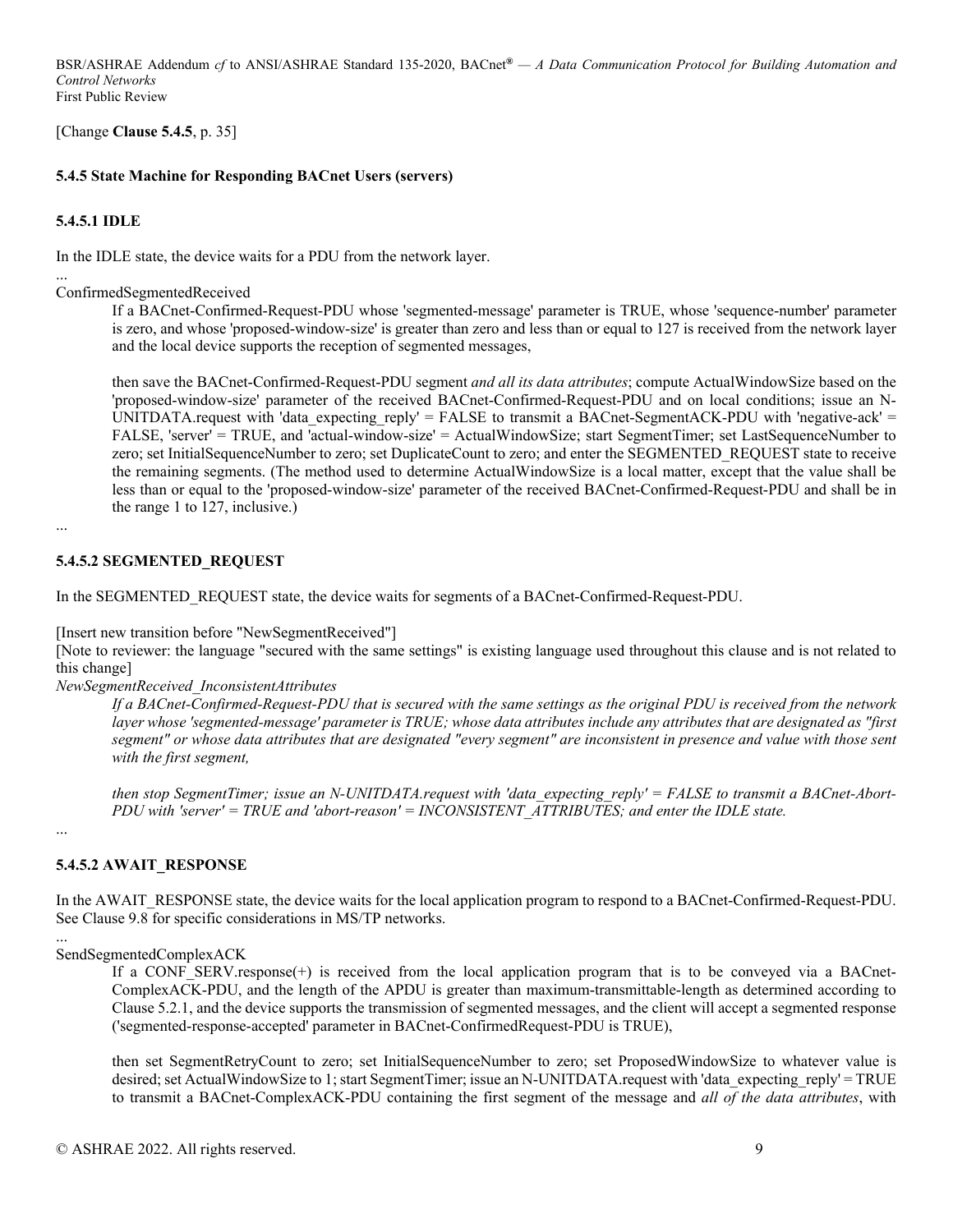'segmented-message' = TRUE, 'more-follows' = TRUE, 'sequence-number' = zero, and 'proposed-window-size' = ProposedWindowSize; and enter the SEGMENTED\_RESPONSE state to await an acknowledgment.

[Change **Clause 18.10**, p. 800]

#### **18.10 Abort Reason**

...

...

**INCONSISTENT\_ATTRIBUTES** *- The data attributes are not consistent between segments of a segmented message.*

[Change **Clause 21.4**, p 861]

#### **18.10 Error Productions**

### **BACnetAbortReason** ::= ENUMERATED {

| $\cdots$                       |       |
|--------------------------------|-------|
| apdu-too-long                  | (11), |
| <i>inconsistent-attributes</i> | (n)   |
|                                |       |

}

-- Enumerated values 0-63 are reserved for definition by ASHRAE. Enumerated values 64-255 -- may be used by others subject to the procedures and constraints described in Clause 23.